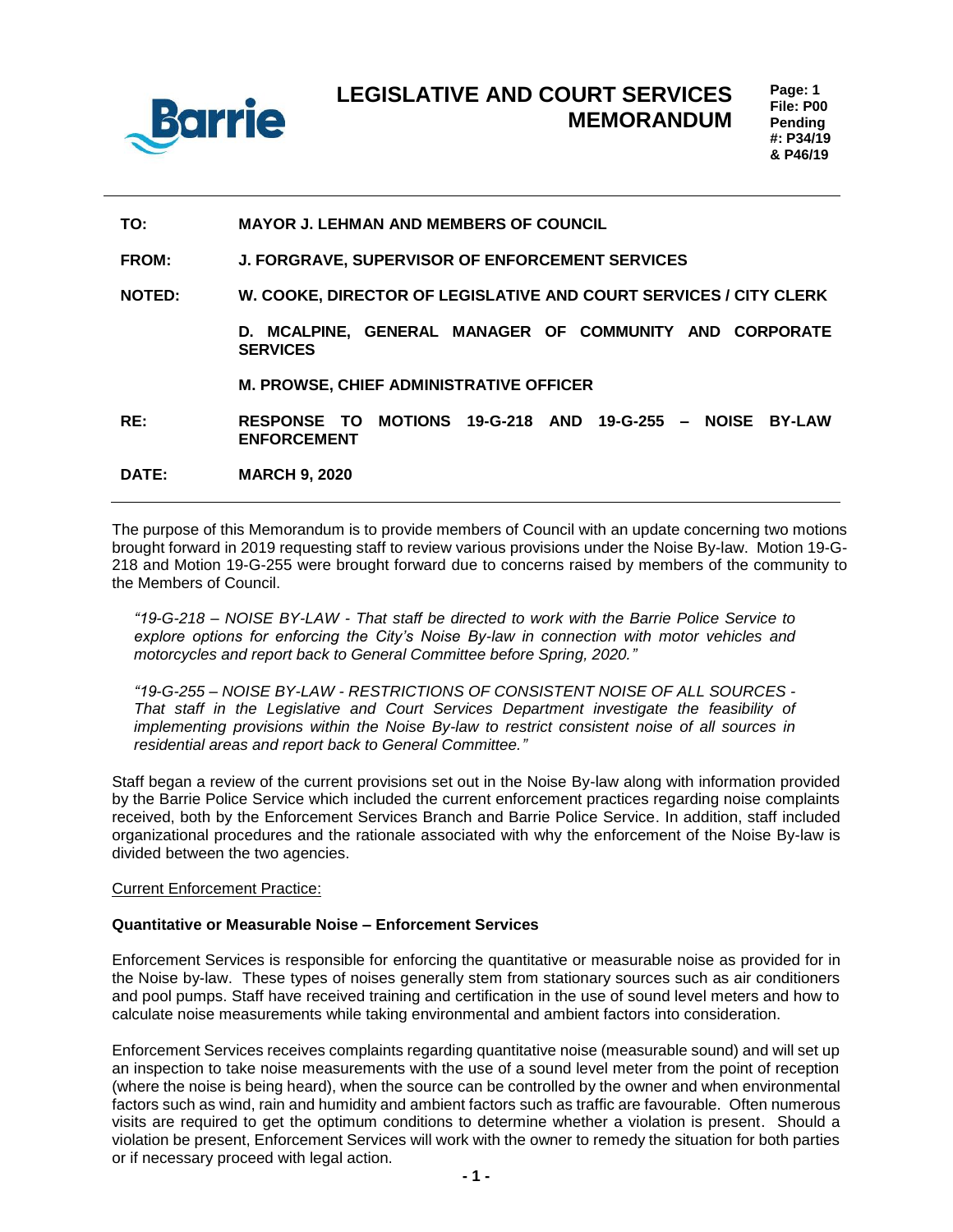

Enforcement Services received 107 noise complaints in 2018 for qualitative noise from stationary sources however most did not result in a violation.

## **Qualitative Noise Matters – Barrie Police Service**

The Barrie Police Service is responsible for the qualitative noise, or noise that is disruptive to others enjoyment of their property, such as loud stereos (amplified sound), parties, construction and motor vehicle noise.

Historicaly it was found that the qualitative noise complaints, due to there specific nature, generally involve numerous individuals (amplified sound / parties etc.) requiring numerous Officers to attend and occur during overnight hours or ulitimately require provincially legislated authorities that Municipal Law Enforcement Officers are not provided such as stopping mortorized vehicles. Therefore, it has remained with the Police Service for enforcement of those types of complaints. That is still found to be true today.

Barrie Police Service receive complaints regarding noise sources that are disruptive to others enjoyment of their property or "quality of life". All calls received by Barrie Police Service are assigned a priority level, general noise is of a lesser priority response than many of their calls for service however should the information from the caller warrant a higher priority, such as alcohol involvement, vehicle involved, damage occurring then a more responsive priority is assigned due to the potential of criminal offences being committed.

Barrie Police received 1,464 noise complaints in 2018 for noise from all other sources as described above.

#### Assessment:

Staff reviewed the General Provisions of the By-law regarding noise from all sources and the viability of keeping the restricted hours which noise is permitted or amending those hours and the capability of enforcing the General Provisions under these scenarios. Under the current General Provisions of the Noise By-law any noise that is likely to disturb an individual after 9:00 pm is prohibited and enforceable. This is in addition to the normal 11:00 pm of one day to 7:00 am of the next day prohibition which generally covers most qualitative noise throughout the by-law.

As enforcement of those provisions falls to the Barrie Police Service, staff discussed different hour restrictions or removing the hour restrictions meaning it can be enforceable 24 hours a day as the General Provision relates to those qualitative noise sources. Barrie Police explained that increasing or removing the time restrictions for permitted noise is not likely to increase compliance but rather provide them with increased calls for service during already peak service times. Since these complaints are of a lesser priority, their level of response would remain the same unless criminal offences were being committed (as previously stated).

Staff also reviewed and discussed with the Barrie Police Service, the Noise By-law regarding their enforcement of complaints for motorized vehicle noise including methods of enforcement, priority and other authorities to address such complaints in addition to the Noise By-law. As previously noted, noise including that from motor vehicles, is of a lesser priority to many calls for service that the Barrie Police Service receive. Generally these complaints involve moving vehicles most are gone upon the Officer's arrival. If the complaint is repetitive in nature at a specific location or a public safety concern, and the calls for service allow time, then Barrie Police can set up continuous patrols or blitzes in an attempt to mitigate or cease the activity causing the noise. In addition to the Noise By-law, Barrie Police utilize the Ontario *Highway Traffic Act* as an enhanced tool to enforce excessive noise from motorized vehicles. As noted above the police have the authority to stop a moving vehicle for any violation, including noise, whereas Municipal Law Enforcement Officers do not.